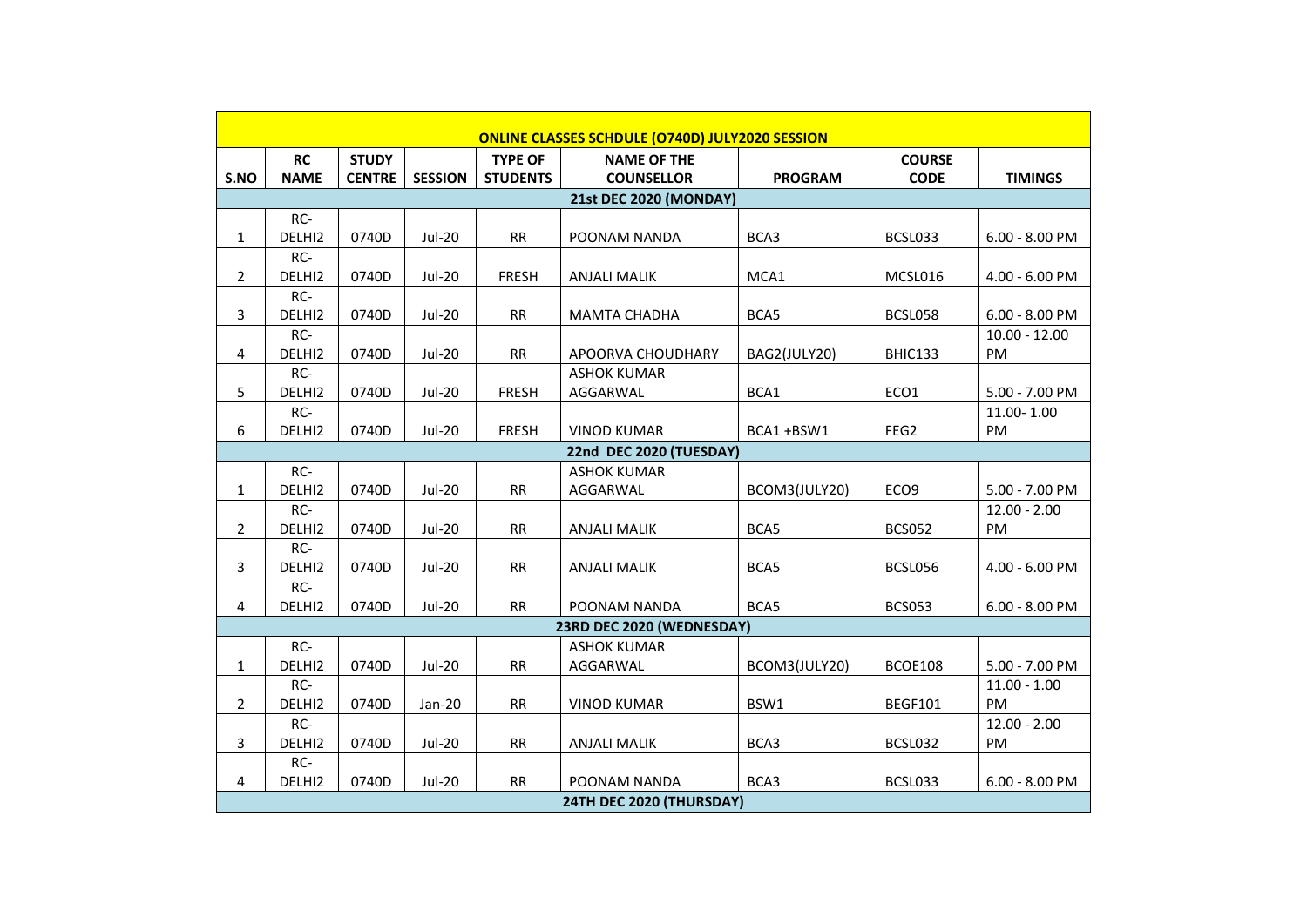|                | RC-                      |       |               |              |                        |                  |               | $11.00 - 1.00$   |  |  |
|----------------|--------------------------|-------|---------------|--------------|------------------------|------------------|---------------|------------------|--|--|
| 1              | DELHI2                   | 0740D | <b>Jul-20</b> | RR           | <b>VINOD KUMAR</b>     | BCA5             | <b>BCS055</b> | PM               |  |  |
|                | RC-                      |       |               |              |                        |                  |               |                  |  |  |
| $\overline{2}$ | DELHI2                   | 0740D | <b>Jul-20</b> | RR           | POONAM NANDA           | BCA5             | <b>BCS053</b> | $6.00 - 8.00$ PM |  |  |
|                |                          |       |               |              | 25TH DEC 2020 (FRIDAY) |                  |               |                  |  |  |
|                | RC-                      |       |               |              |                        |                  |               | $10.00 - 12.00$  |  |  |
| $\mathbf{1}$   | DELHI2                   | 0740D | <b>Jul-20</b> | RR           | APOORVA CHOUDHARY      | BAG2(JULY20)     | BHIC133       | PM               |  |  |
|                | RC-                      |       |               |              |                        |                  |               | $9.00 - 11.00$   |  |  |
| $\overline{2}$ | DELHI2                   | 0740D | <b>Jul-20</b> | RR           | KAMAL NAYAN SAHU       | MCA <sub>2</sub> | MCSL025       | AM               |  |  |
|                | RC-                      |       |               |              |                        |                  |               |                  |  |  |
| 3              | DELHI2                   | 0740D | Jan-20        | RR           | <b>ASHA LATA</b>       | BEVAE181         | BAG1(JAN20)   | 3.00 - 5.00 PM   |  |  |
|                | RC-                      |       |               |              |                        |                  |               | $10.00 - 12.00$  |  |  |
| 4              | DELHI2                   | 0740D | <b>Jul-20</b> | RR           | <b>MONIKA KHURANA</b>  | BCA5             | <b>BCS051</b> | PM               |  |  |
|                | RC-                      |       |               |              |                        |                  |               | $11.00 - 1.00$   |  |  |
| 5              | DELHI2                   | 0740D | <b>Jul-20</b> | RR           | DR. AVTAR SINGH        | MSW2nd year      | MSW8          | PM               |  |  |
|                | 26TH DEC 2020 (SATURDAY) |       |               |              |                        |                  |               |                  |  |  |
|                | RC-                      |       |               |              |                        | BA3(JAN20+       |               | 11.00-12.00      |  |  |
| $\mathbf{1}$   | DELHI2                   | 0740D | <b>Jul-20</b> | RR           | YOGESH SIROLE          | JULY20)          | EHI5          | PM               |  |  |
|                | RC-                      |       |               |              |                        | BA3(JAN20+       |               |                  |  |  |
| $\overline{2}$ | DELHI2                   | 0740D | <b>Jul-20</b> | RR           | MONIKA CHATURVEDI      | JULY20)          | ACC1          | 2.00 - 4.00 PM   |  |  |
|                | RC-                      |       |               |              |                        | BA2(JAN20        |               |                  |  |  |
| 3              | DELHI2                   | 0740D | <b>Jul-20</b> | RR           | DR. LAXMI DEVI         | +JULY20)         | BHDE106       | 3.00 - 5.00 PM   |  |  |
|                | RC-                      |       |               |              |                        |                  |               | $9.00 - 11.00$   |  |  |
| 4              | DELHI2                   | 0740D | <b>Jul-20</b> | RR           | KAMAL NAYAN SAHU       | BCA1             | BCSL013       | AM               |  |  |
|                | RC-                      |       |               |              |                        |                  |               |                  |  |  |
| 5              | DELHI2                   | 0740D | <b>Jul-20</b> | <b>RR</b>    | POONAM NANDA           | BCA3             | BCSL033       | $6.00 - 8.00$ PM |  |  |
|                | RC-                      |       |               |              |                        |                  |               | $12.00 - 2.00$   |  |  |
| 6              | DELHI2                   | 0740D | <b>Jul-20</b> | RR           | RAKESH KUMAR           | BCA5             | <b>BCS054</b> | PM               |  |  |
|                | RC-                      |       |               |              |                        |                  |               | $10.00 - 12.00$  |  |  |
| $\overline{7}$ | DELHI2                   | 0740D | <b>Jul-20</b> | <b>FRESH</b> | <b>MONIKA KHURANA</b>  | MCA1             | MCS011        | PM               |  |  |
|                | RC-                      |       |               |              |                        |                  |               |                  |  |  |
| 8              | DELHI2                   | 0740D | <b>Jul-20</b> | <b>FRESH</b> | KAMAL NAYAN SAHU       | MCA1             | MCSL017       | 1.00 - 3.00 PM   |  |  |
|                | RC-                      |       |               |              |                        |                  |               | $12.00 - 2.00$   |  |  |
| 9              | DELHI2                   | 0740D | <b>Jul-20</b> | RR           | <b>MONIKA KHURANA</b>  | MCA <sub>2</sub> | <b>MCS022</b> | PM               |  |  |
|                | RC-                      |       |               |              |                        |                  |               |                  |  |  |
| 10             | DELHI2                   | 0740D | <b>Jul-20</b> | RR           | POONAM NANDA           | MCA <sub>2</sub> | MCSL025       | 3.00 - 5.00 PM   |  |  |